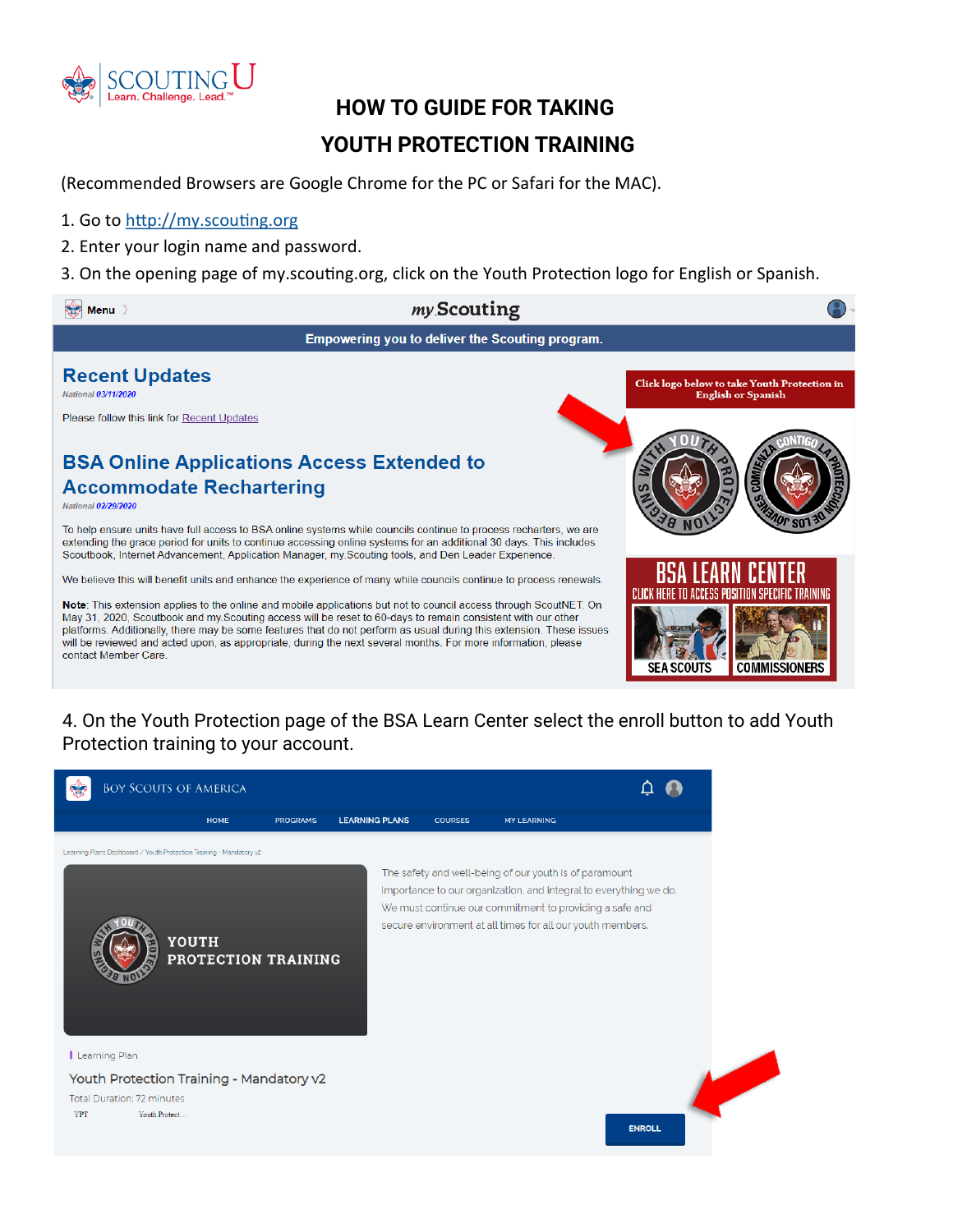5. Select the arrow button on the middle of your screen. When you are ready to begin training select the START button on the module.



NOTE: **In order to meet timing for state regulations**, you will not be able to fast forward (button will be grayed out) until the audio finishes playing for each slide. Once the audio is completed, the forward button will be appear. Click the forward button to proceed.

6 Upon completion of each course select the arrow to "Return to Youth Protection Training".



7 You may now complete the other 2 modules by selecting the START button.